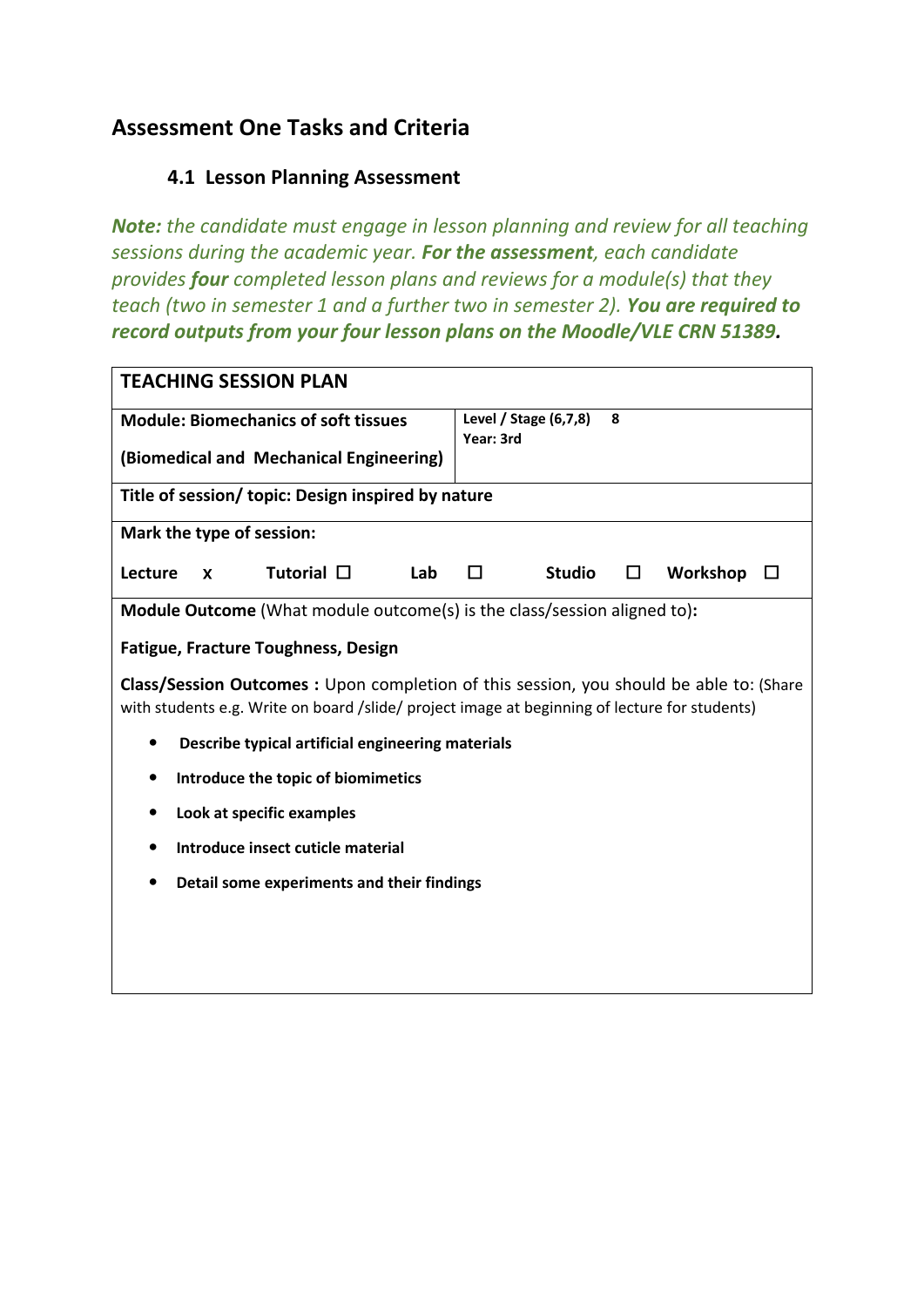### **Select & Prioritise Your Content:**

For the session, decide what material is used in class and what material the students should study independently and/or online. To do this, think about the material and its relative importance and prioritise and

|                                 | In class / live (online)                                                                                                                          | Independent Learning                                                                                                                                                    |
|---------------------------------|---------------------------------------------------------------------------------------------------------------------------------------------------|-------------------------------------------------------------------------------------------------------------------------------------------------------------------------|
|                                 | <b>Support Learning</b>                                                                                                                           | (student completes)                                                                                                                                                     |
| Priority (need to know)         | Physical examples of interesting<br>materials (sea shell, bamboo,<br>bleached coral)<br>Lecture notes<br>Powerpoint presentation<br>Youtube video | YouTube videos and links to<br>TED talks on biomimetics are<br>uploaded onto the moodle<br>page for the students to view<br>in their owne time                          |
| Supplementary (nice<br>to know) | Engineering formulas and equations<br>for stress, strain, fatigue, fracture<br>toughness                                                          | Thinking about materials<br>outside the normally used<br>ones (metals, ceramics,<br>polymers) – considering how<br>to tackle problems based on<br>solutions from nature |

Material in quadrants 1 and 3 typically become the focus during classes. Quadrants 2 and **4 represent material students could study themselves and use the VLE/Moodle and online learning objects to support this learning.** 

**Think about how you might incorporate** *Technology Enhanced Learning Tools and Blended Online Learning Objects,* **that will develop students learning and engagement with the module.**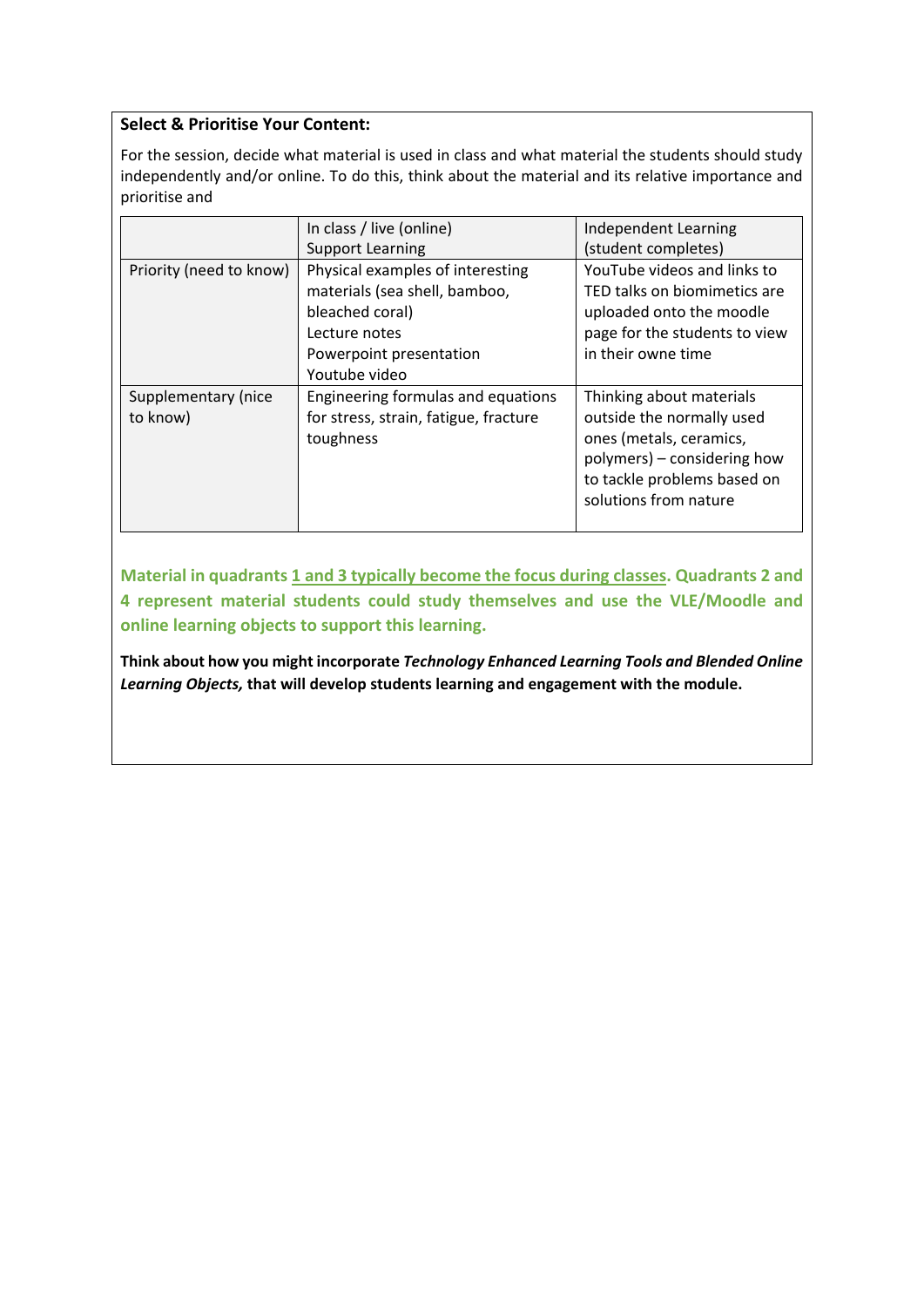| Time      | <b>Teacher Activity</b>                                                                                                                                                                                                                                                                                     | <b>Student Activity</b>                                                                                                                                                                                                                                                  | Resource                                                                                                              |
|-----------|-------------------------------------------------------------------------------------------------------------------------------------------------------------------------------------------------------------------------------------------------------------------------------------------------------------|--------------------------------------------------------------------------------------------------------------------------------------------------------------------------------------------------------------------------------------------------------------------------|-----------------------------------------------------------------------------------------------------------------------|
|           |                                                                                                                                                                                                                                                                                                             |                                                                                                                                                                                                                                                                          | Used                                                                                                                  |
| $0-5$ min | Explain to students what the lesson will<br>entail - what the learning outcomes will<br>be, what they will be able to do by the<br>end of the session.                                                                                                                                                      | Listening                                                                                                                                                                                                                                                                |                                                                                                                       |
| 5-20min   | Introducing the topic of biomimetics -<br>design inspired by nature. Use lecture<br>slides and hand out examples of<br>materials that have been mimicked<br>successfully by engineers to solve various<br>problems (mechanical and biomedical)                                                              | Listening to lecture,<br>touching, feeling and<br>passing around<br>objects that I<br>distribute<br>Actively answering<br>questions - what is<br>this object, what is it<br>made from, what<br>properties does it<br>have that are unusual<br>/ useful for<br>engineers? | Abalone<br>shells,<br>bleached<br>coral,<br>bamboo,                                                                   |
| 20-40min  | Take 4 specific examples of animal or<br>plant that engineers have mimicked and<br>used to solve the following problems<br>Locust wing / $leg = fatigue$<br>Abalone shell = fracture toughness<br>Bamboo / tree branch = bending<br>resistance<br>Shark skin = design for drag reduction $/$<br>antifouling | Taking notes,<br>performing<br>calculations                                                                                                                                                                                                                              | Powerpoint<br>to present<br>formulas and<br>problems<br>whiteboard to<br>work through<br>calculations<br>and problems |
| 40-45min  | Present a youtube video to recap and<br>expand on what has been covered                                                                                                                                                                                                                                     | Listening / observing,                                                                                                                                                                                                                                                   |                                                                                                                       |
| 45-50min  | Encourage using padlet<br>Assign task of taking 1 observation from<br>nature before next lesson - 3 bullet point<br>assignment - what is the object? What<br>interesting property has it? What can we<br>use it for?<br><b>Online Student Engagement Tools:</b>                                             | Taking notes / using<br>padlet                                                                                                                                                                                                                                           | Padlet                                                                                                                |

**Lecture slides will be uploaded on line. These contain several youtube videos they can watch in their own time. Padlet to be used at end of lesson**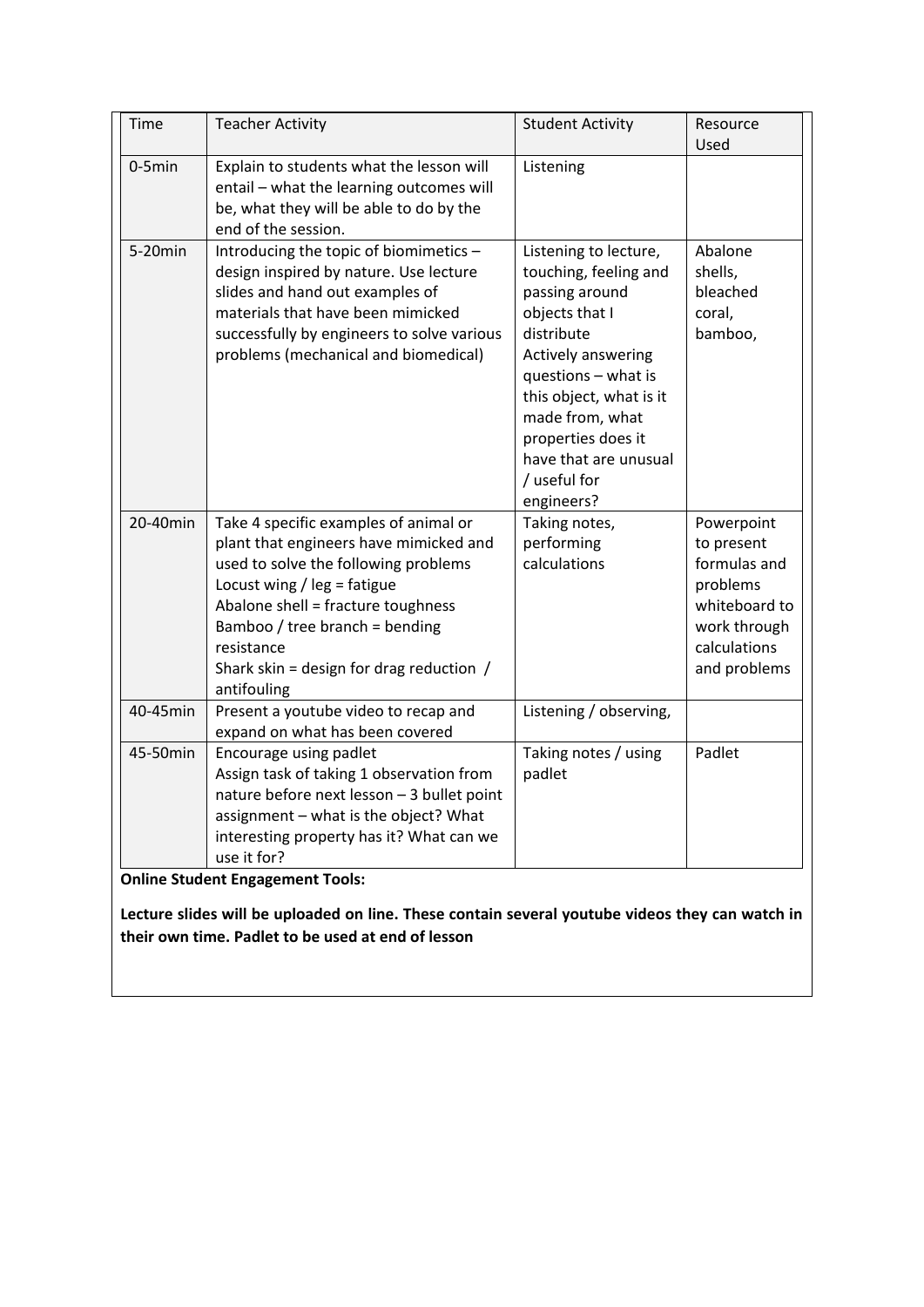#### **Teacher Reflection:**

#### **What worked well?**

The first half of this lecture is very visual – lecture slides contain only pictures and the students are given objects to touch and feel related to these pictures. Asking them "what is this?" instead of telling them is a good way to encourage initial breaking of the barrier and starting active engagement with the material. The answer to "what is this" is obvious so students did not fear getting this wrong. This established class participation which continued throughout the lesson. It was done initially for the objects they could touch and hold, and later for different materials on screen.

As this lesson was peer-reviewed (see comments below), I was a little more self-conscious than usual, but hopefully this did not come across. I received a wealth of valuable feedback from my colleague on this lesson on what worked well – namely the visual nature of my slides, my questioning techniques with the class and also the incorporation of my own research experience into the lesson. In the future I will definitely take any opportunity to try to incorporate more of this into my lessons. The subject matter along with relevant engineering concepts and calculations are very easy for me to talk about and to draw concrete and interesting examples from to pique the students interest – even to use actual problems I faced during my time in research or working as a forensic engineer could engage the class moreso than examples I have been taking from books.

#### **What did not work?**

Passing objects around the class takes an awfully long time. Splitting the class into groups for the first half would be a better idea and would encourage peer-participation and feedback. If each group was given one object to analyse and discuss among themselves instead of looking at several objects and passing them on before being asked about them it would allow them to concentrate on one thing and also have a chance to listen to their peers talk about different objects.

Some of the students had not yet covered some of the topics I wished to address (namely fatigue of materials). Next time I could alter the timing of the lecture to make sure these topics were covered first, or would just briefly introduce the topic of fatigue first before tackling a fatigue problem.

The youtube video was too long  $-$  had to cut the end off but encouraged students to view themselves at home

#### **To what extent did you address different domains of learning?**

The first half of the lecture is used to address psychomotor and affective domains. Touching and feeling objects as well as discussing them with their neighbours and with the teacher was encouraged. These were very basic (unskilled) motor activities but better than just observing pictures on the screen. The encouragement of peer discussion and teacher interaction establishes an environment in the classroom where learning is active, more student led and more ownership of the material is given to the students.

#### **What would I do differently next time?**